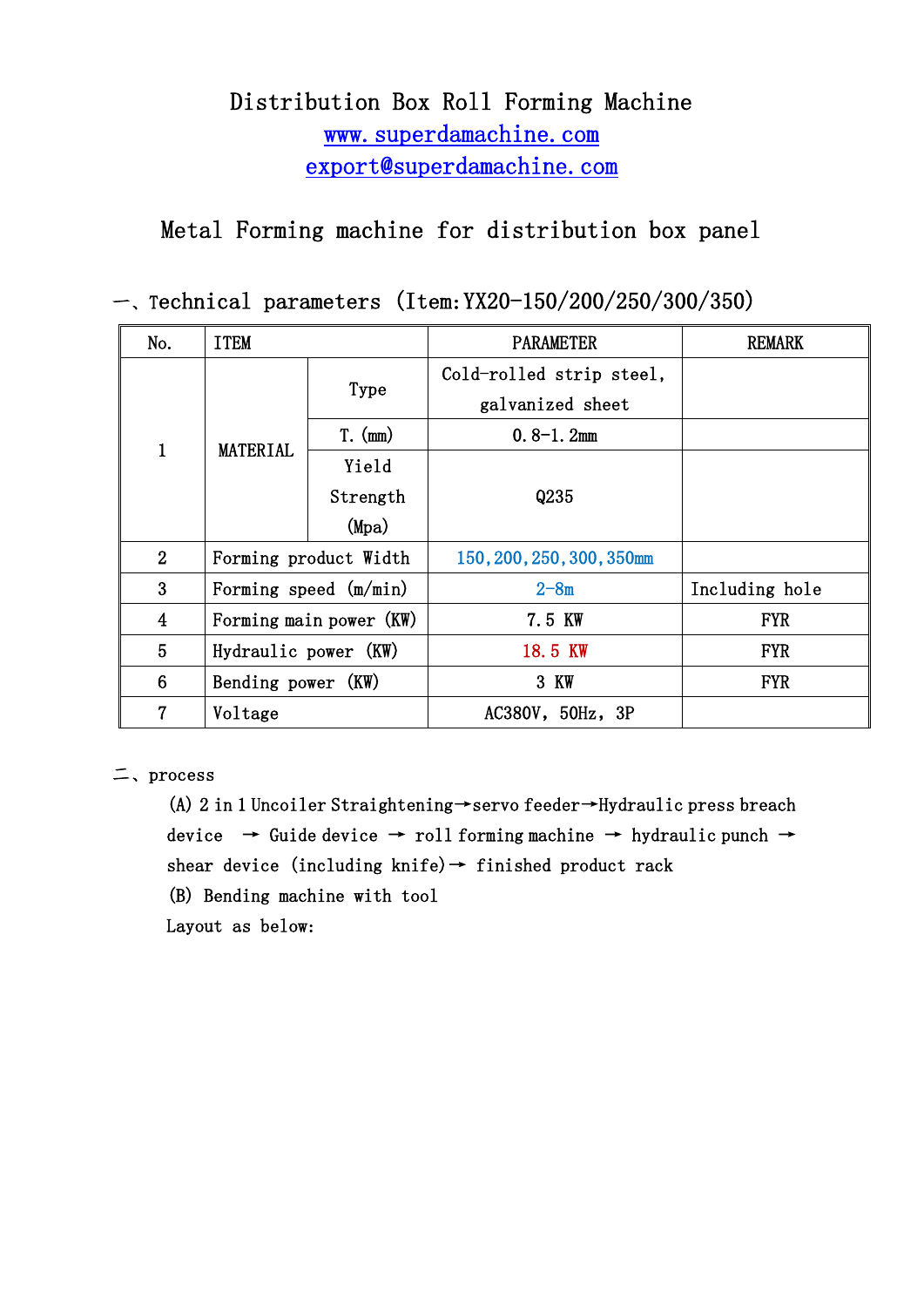

## 三、Plate drawing as below:

Section part distribution box panel Drawing:

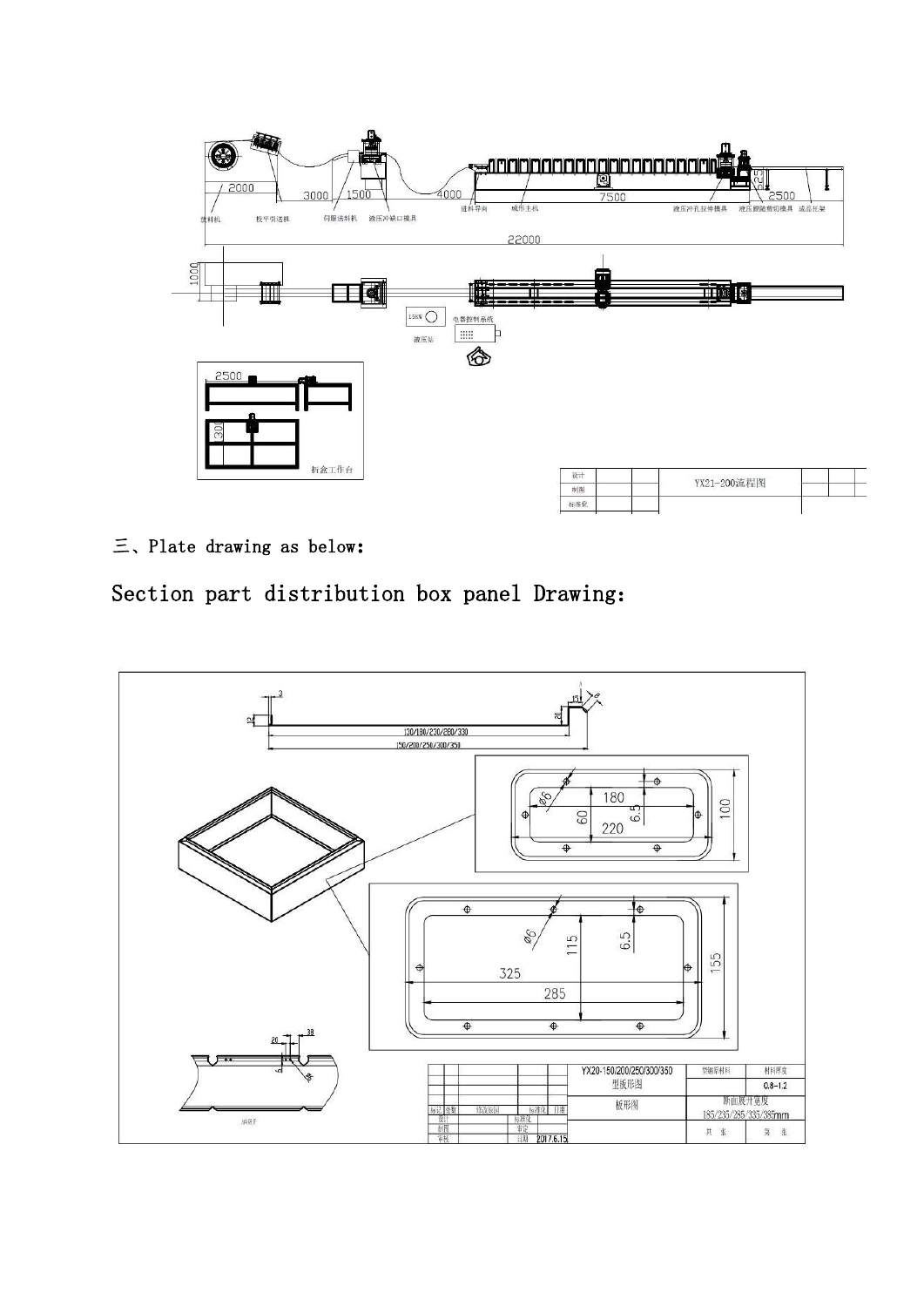



#### Photo just for reference

#### 二), Servo Feeder

- 3.1 Max. feeding width:400mm
- 3.2 Feeding thickess: 0.4-1.6mm
- 3. 3 Motor , 1.3KW(Yaskawa)

#### Photo just for reference

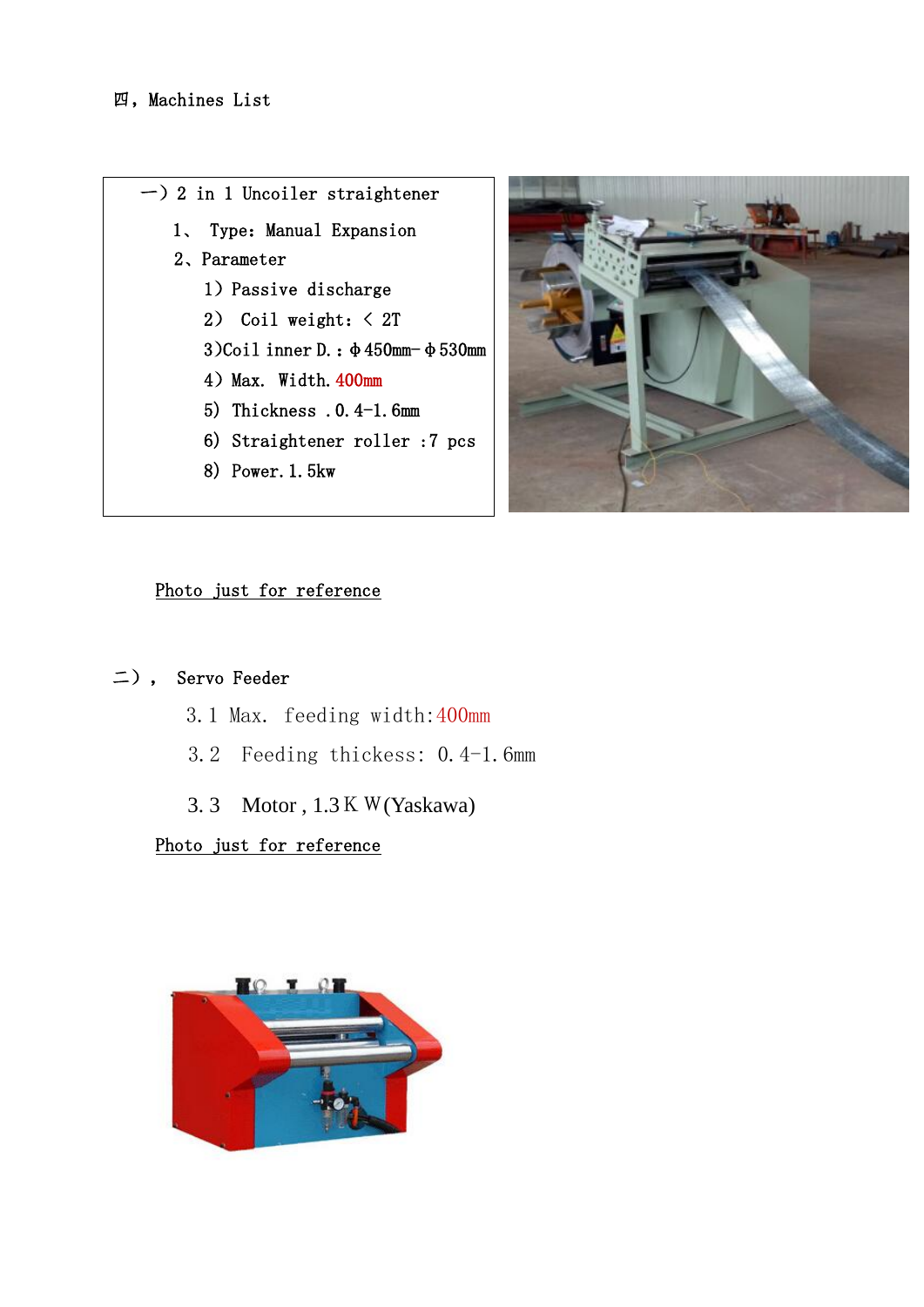#### 三), Hydraulic hole punching system

3.1 Function:Hydraulic punch breach (Mould 1 set)

3.2 Structure: set the length, automatic length measurement, automatic positioning reaches the set distance stop action , hydraulic cylinder driven punching die, stamping automatic shutdown.

3.3 Hydraulic system working pressure:16MPa

3.4 Hydraulic station:18.5KW( Hydraulic punch hole/shear use same station)

## 四) Guide device

## $\overline{\text{1}}$ ) Main Forming machines (for panel width 150,200,250,300, 350mm)

- 6.1 Forming Roller:20 stations,and add Rub-roll, To make sure the surface profile no scratches.
- 6.2 Side Panel:T.18mm ,A3 steel Heavy duty 。
- 6.3 Rolling speeding: 2-8 m/min。
- 6.4 Roller material:GCr15,overall quenching, hardness HRC56-62 ℃.
- 6.5 Motor power:7.5KW。
- 6.6 Main Roller :  $\mathcal{C}75$ mm, 45 #.
- 6.7 Equipment base: 45 # H type using welded steel plate.
- 6.8 Transmission: chain drive.
- 6.9 Security: across the board with emergency stop buttons, easy to handle emergencies, to ensure that equipment and operator safety. And other gear in the chain and the staff could easily lead to injury transmission section covered with protective cover, to ensure the safety of workers.

Distribution panel production line photo just for reference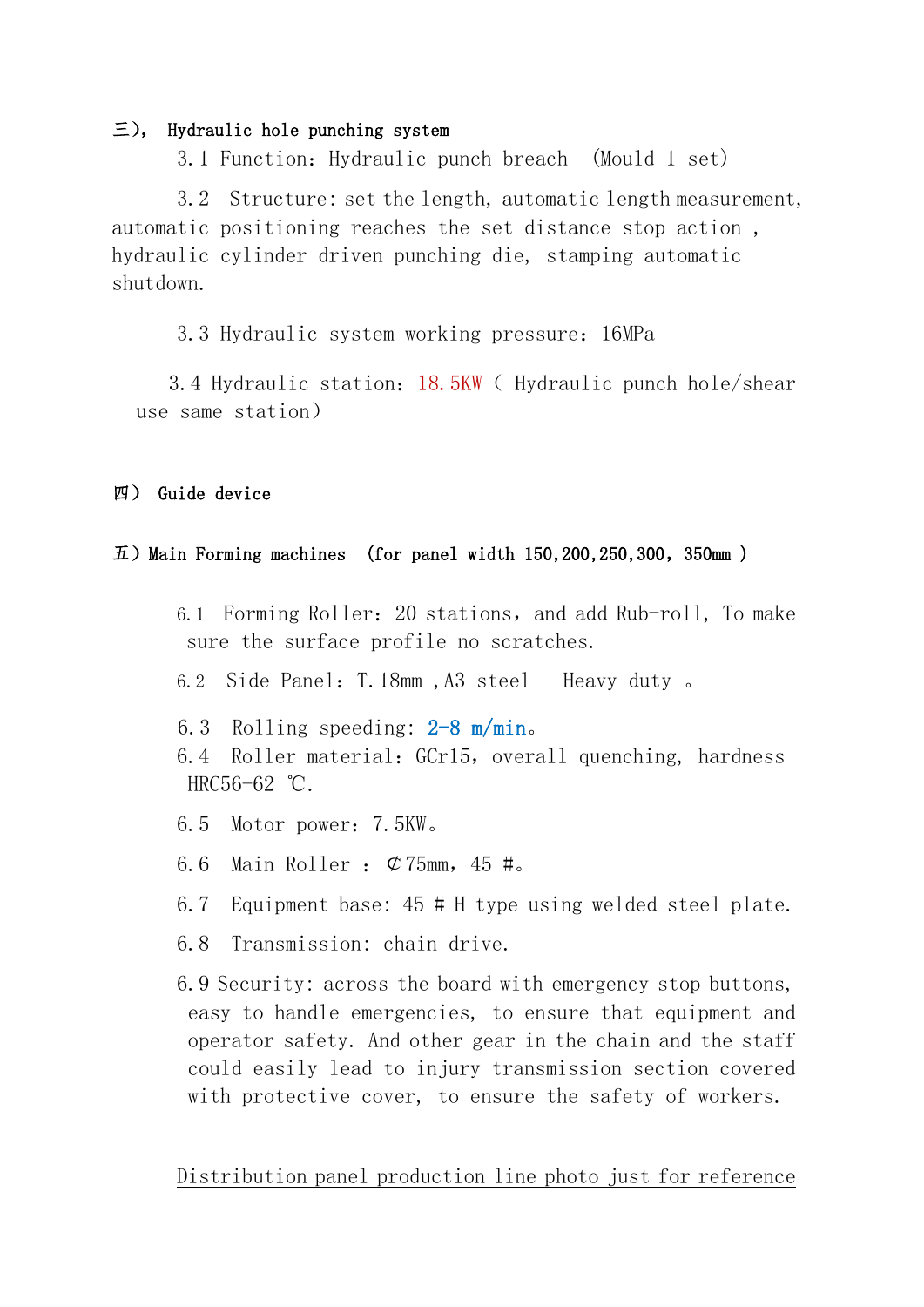

八)、Flat collect rack

九)、Box Bending Machine (including mould) 150/200/250/300/350 1 set , Hydraulic power :3kw

十)、Electrical control system

The entire line imported PLC control, LCD touch screen, man-machine interface. People interact with the PLC. Operator setting the program to run automatically (programmable control) and control process monitoring, production line operator control and modify the control parameters, and real-time monitoring the equipment status & parameters and fault indication. Workpiece length digital setting, adjustable length can be adjustable as well. Real-time monitoring of equipment operating status and fault indication.

Operation manual / automatic two styles. With manual and automatic switching function: In the manual mode, can be stand-alone operation, easy maintenance; In automatic mode, carry out full production run, in order to start; across the board with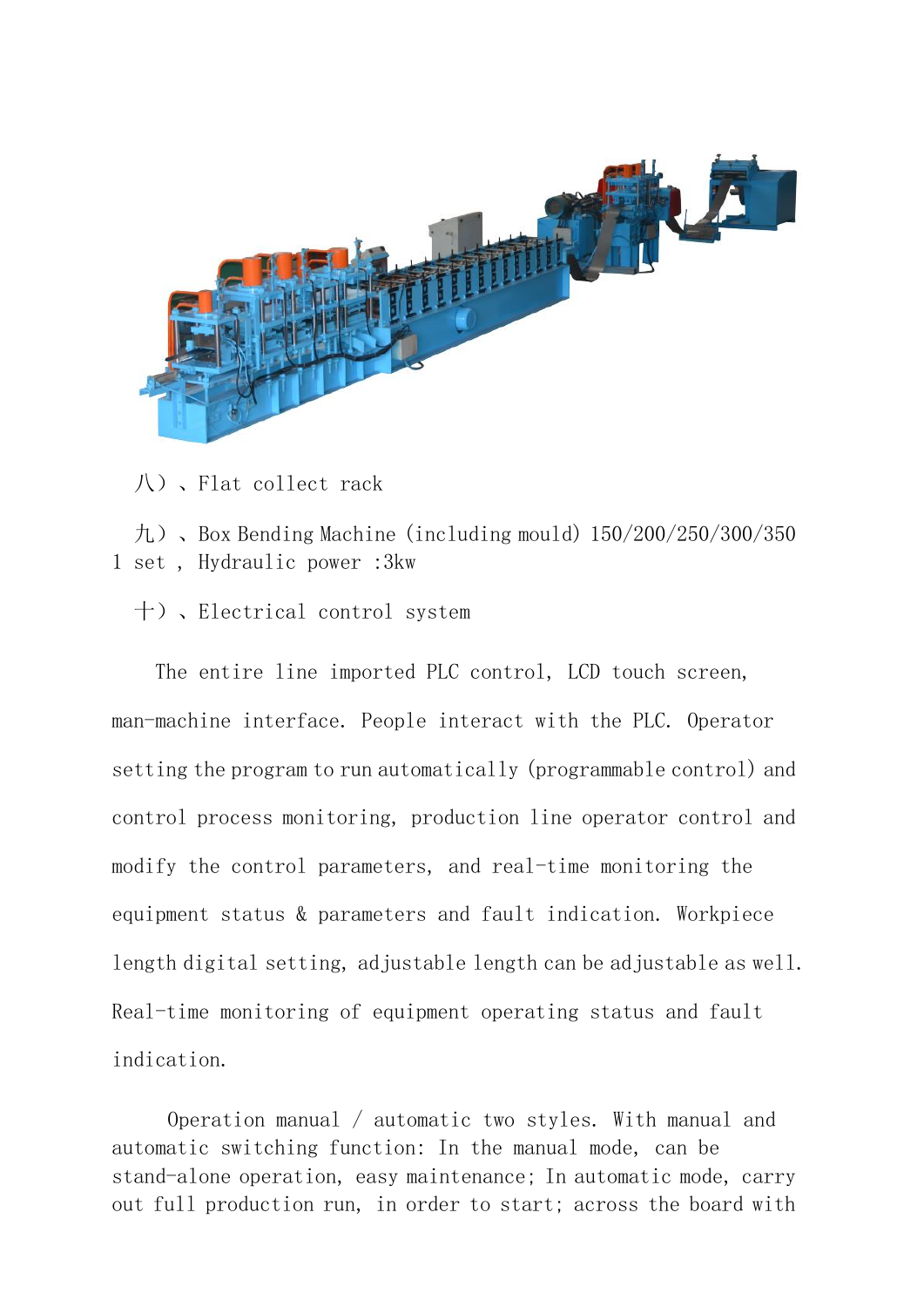emergency stop buttons, easy to handle emergencies, to ensure that equipment and operating personnel Safety.

\*\* The main components of the brand:

# PLC control system: Siemens

## Inverter: Taiwan Shilin

Encoder: Omron

## Touch screen: Siemens

Some components are Schneider brand devices.

## Devices completed Distribution panel prodution line:

| No.            | Machine name          | QTY | <b>REMARK</b>       |
|----------------|-----------------------|-----|---------------------|
|                | Uncoiler straightener | 1   |                     |
| $\overline{2}$ | Servo Feeder          | 1   |                     |
| 3              | Hydraulic machine     | 1   | With mould          |
| $\overline{4}$ | Guide device          | 1   |                     |
| 5              | Forming machine       |     |                     |
| 6              | Hydraulic machine     | 1   | With mould (2 sets) |
| 7              | Follow Shear          | 1   | Including knife     |
| 8              | Collect rack          |     |                     |
| 9              | Control system        | 1   |                     |
| 10             | Box bending machine   |     | With mould          |

#### Brand

| No. | Name                   | manufacturer    |
|-----|------------------------|-----------------|
|     | Motor & Reducer        | Domestic brands |
| 2   | The main key bearing   | Domestic brands |
| 3   | Inverter               | Shilin          |
| 4   | PLC Systems            | <b>Siemens</b>  |
| 5   | Low-voltage electrical | Schneider       |
| 6   | Encoder                | Omron           |